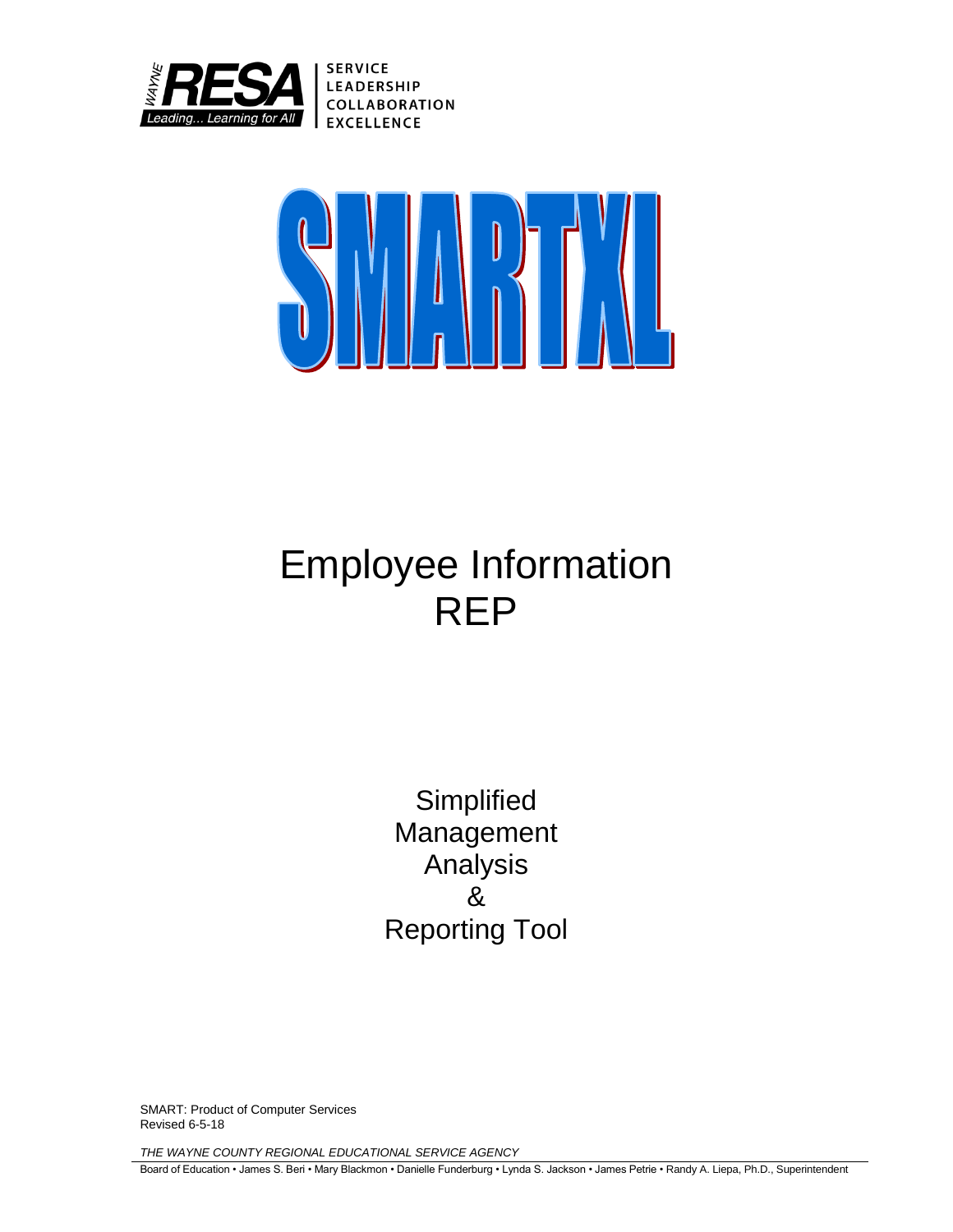6/6/2018 10:15 AM 2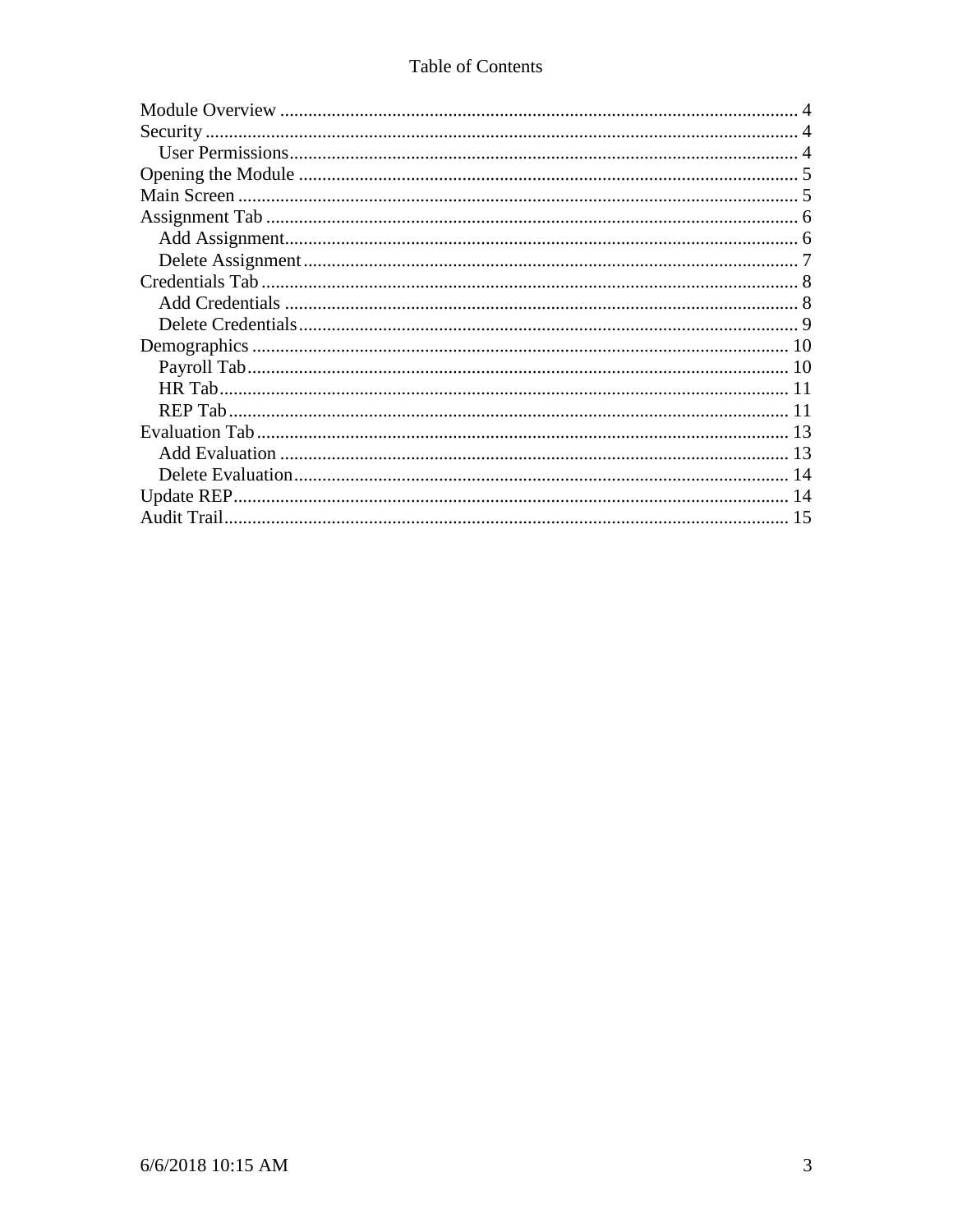## <span id="page-3-0"></span>**Module Overview**

Employee Information (EI) is SMART application to input employee information. Information keyed in EI updates into the Employee Analysis and REP Modules overnight or when updated manually.

# <span id="page-3-1"></span>**Security**

The authorized box must be checked in SMART Security to allow the user to view/update the data. The administrator box must be checked to allow the user to assign this module to other users.

| Group   | Vame                        |   | Authorized Administrator |
|---------|-----------------------------|---|--------------------------|
| Finance | PO Maintenance              | ⊽ |                          |
| Finance | Purchase Orders             |   | ✓                        |
| Finance | <b>Transaction Analysis</b> | ⊽ | ⊽                        |
| Finance | Vendor                      | ⊽ | ▽                        |
| H/R     | Benefits                    | ⊽ |                          |
| H/R     | Employee Information        | ⊽ |                          |
| H/R     | Leave Management            | ⊽ | ⊽                        |
| H/R     | State R.E.P.                | ⊽ | ⊽                        |

#### <span id="page-3-2"></span>**User Permissions**

Select appropriate permissions for the module. To process REP, you will need Access Social Security Number, Credentials, Demographics-HR, Demographics-REP, Employee Life Cycle, Evaluation, and REP-Assignment Permissions.

| Permissions                             |            |
|-----------------------------------------|------------|
| Description                             | Authorized |
| "Demographic (Original) - { OBSOLETE }  |            |
| ~Demographic (Ver. 2.1 ) - { OBSOLETE } |            |
| Access Social Security Number           | ⊽          |
| Allow Add Action                        |            |
| Contact                                 |            |
| Credentials                             | ঢ়         |
| Demographic [HR ]                       | ⊽          |
| Demographic (Payroll)                   | ⊽          |
| Demographic (REP)                       | ⊽          |
| Demographic (Retirement )               |            |
| Earnings / Deductions                   |            |
| Education                               |            |
| Emergency                               |            |
| Employee Life Cycle                     | ⊽          |
| Evaluation                              | ⊽          |
| Extra                                   |            |
| Hire                                    |            |
| Pay Distribution                        |            |
| Property                                |            |
| REP - Assignment (Original)             | ⊽          |
| REP - Miscellaneous (Original)          |            |
| Seniority                               |            |
| Tax                                     |            |
| Wage                                    |            |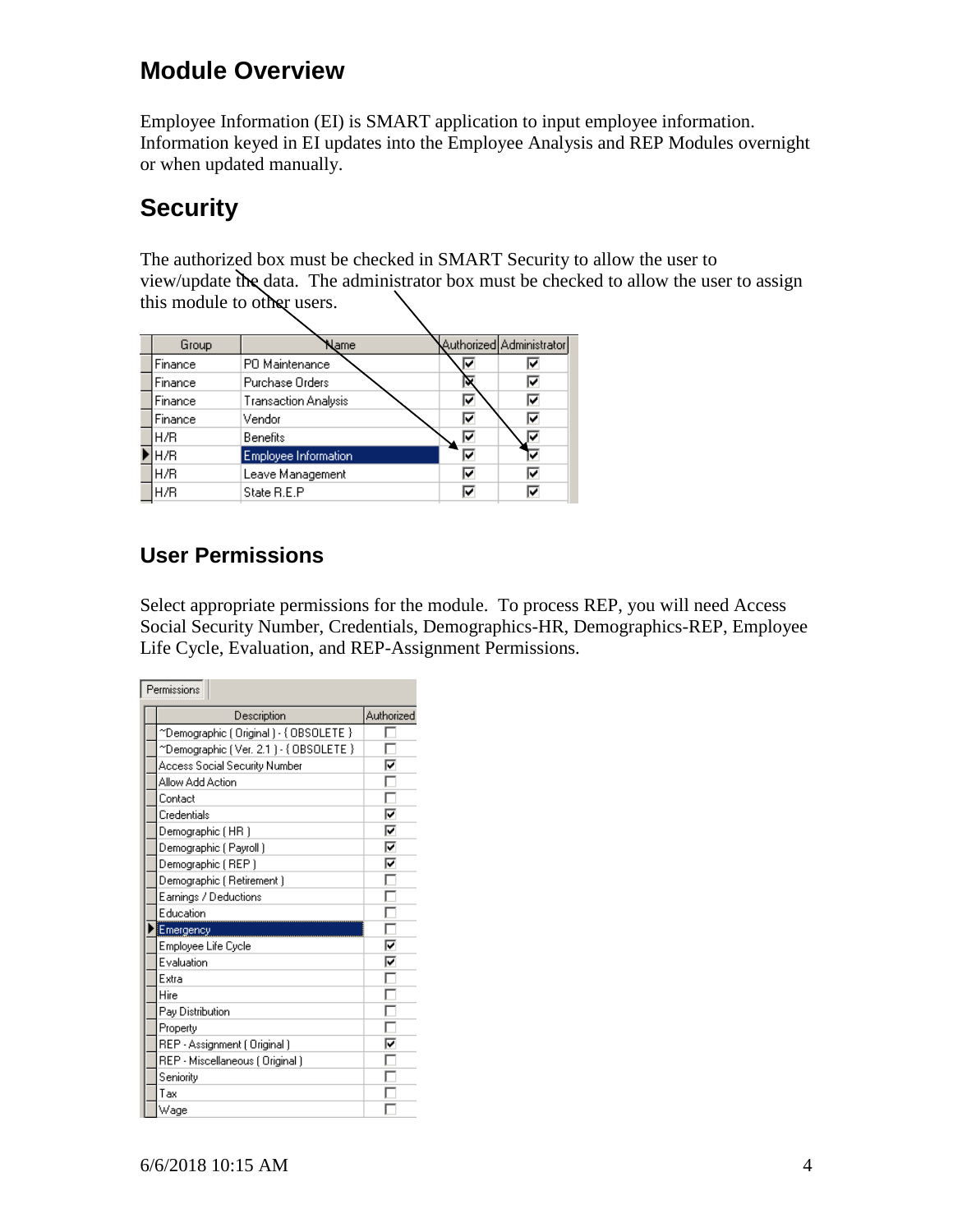## <span id="page-4-0"></span>**Opening the Module**

Go to HR-Employee Information or select the Employee Information icon.

|  |  | PRESA Smart Launcher - Portal(Portal.resa.net) - Test T1 - 1 |    |             |
|--|--|--------------------------------------------------------------|----|-------------|
|  |  | File View Finance Payroll   HR Help                          |    |             |
|  |  | <b>Benefits</b>                                              |    |             |
|  |  | <b>SEE</b> Employee Information                              |    |             |
|  |  | State R.E.P.                                                 |    | Employee    |
|  |  |                                                              | ∩R | Information |

# <span id="page-4-1"></span>**Main Screen**

The employee list defaults to showing all active, inactive and on-leave employees. To adjust who shows up in the list, click on View and un-check the types you want excluded.



The employee list can be searched by employee name or employee number. When the Employee dropdown is clicked a list of employees is shown. To search for the employee, either begin typing the name or click on the slide bar to move down the list and then click on the employee.

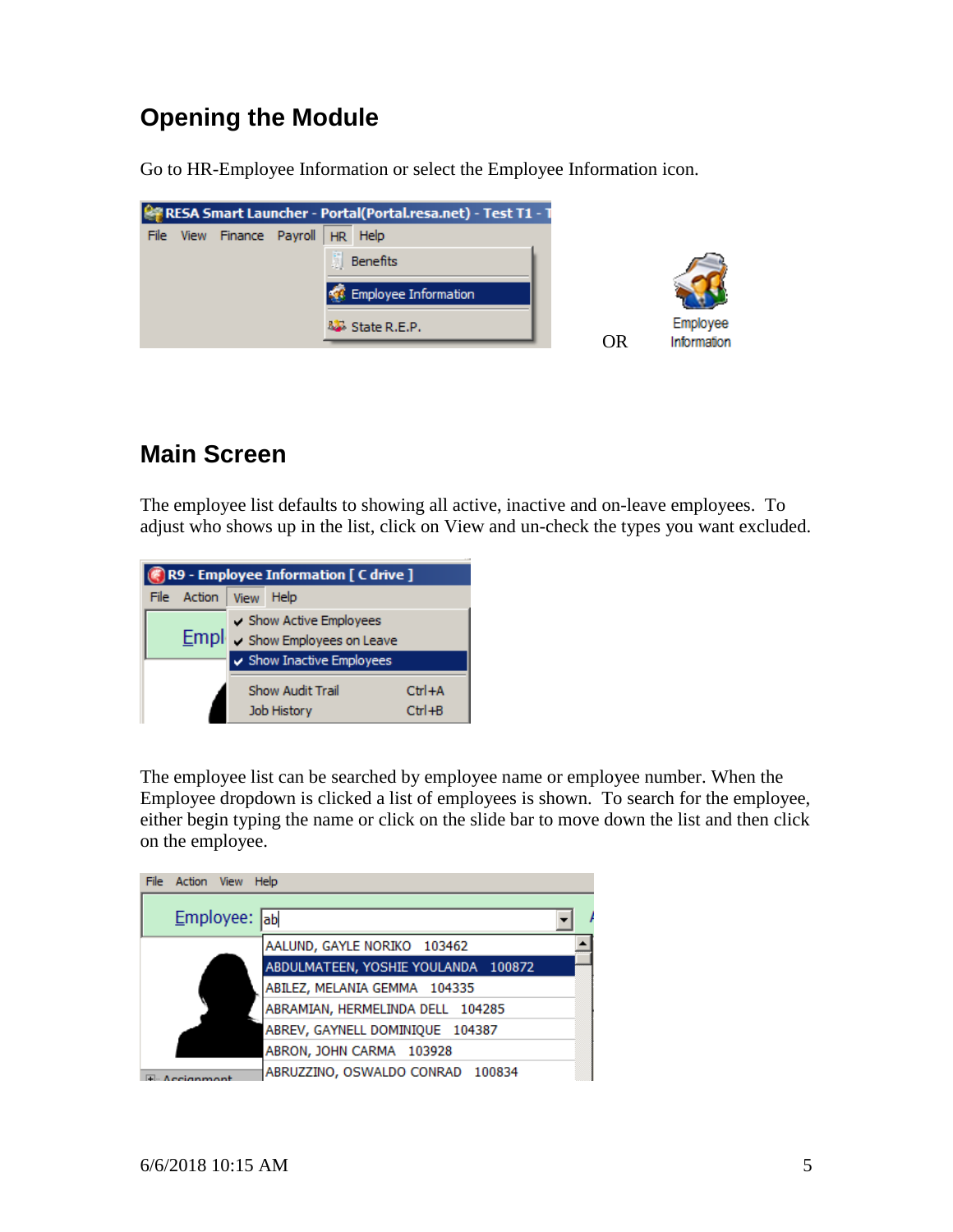On the tree, click on the  $+$  to expand the tabs and show all records under each tab.



Shortcut Icons have been set up on the Main Screen.

只 日 剑

The icon is a shortcut to a Pay Profile Report.

The icon is a shortcut to the Audit Report which will show all changes that have been made to records. It shows what change was made, who made the change, and when the change was made.

The  $\mathbf{D}$  (paper with the sunshine) icon is for a new record.

The  $\blacksquare$  icon is to save changes.

The  $\left| \bigotimes \right|$  icon is to delete the record.

The  $\bullet$  icon is to cancel changes made on the current screen since it was last saved.

## <span id="page-5-0"></span>**Assignment Tab**

A REP Assignment needs to be keyed for every employee. If the employee is in multiple locations or positions, you will need to key multiple assignment records.

## <span id="page-5-1"></span>**Add Assignment**

To add an assignment, click on Actions – New or click on the paper with the sunshine.

| File           | Action View Help         |              |                         |  |  |                      |  |                                                         |           |                       |                         |                                |     |
|----------------|--------------------------|--------------|-------------------------|--|--|----------------------|--|---------------------------------------------------------|-----------|-----------------------|-------------------------|--------------------------------|-----|
|                | <b>Add Employee</b>      |              |                         |  |  |                      |  |                                                         |           |                       |                         |                                |     |
|                | <b>Export to CSV</b>     | $Ctrl + E$   | YOSHIE YOULANDA 100872  |  |  |                      |  | Active Full Time 5 - Salary-Auto Paid Unknown Frequency |           |                       |                         |                                |     |
|                | <b>Update REP</b>        |              | <b>Assignment</b>       |  |  |                      |  |                                                         |           |                       |                         | <b>BODDES</b>                  |     |
|                | Attach Image             |              |                         |  |  |                      |  |                                                         |           |                       |                         |                                |     |
|                | Remove Image             |              | thool Assignment RK K 1 |  |  |                      |  | 89101112 Setting Academic Major                         |           | <b>Academic Minor</b> | <b>Highly Qualified</b> | Continuing Education Functic - |     |
|                | <b>Batch Load Images</b> |              | 000ZG                   |  |  | $0$ 0001000000000000 |  | Yes                                                     | <b>No</b> |                       | Yes                     | Not Required                   | 111 |
|                | New                      | $CtrI + Ins$ |                         |  |  |                      |  |                                                         |           |                       |                         |                                |     |
|                | <b>Delete</b>            | Ctrl+Del     |                         |  |  |                      |  |                                                         |           |                       |                         |                                |     |
| EA             | Save                     | $CtrI + S$   |                         |  |  |                      |  |                                                         |           |                       |                         |                                |     |
|                | Cancel                   | $Ctr1+Z$     |                         |  |  |                      |  |                                                         |           |                       |                         |                                |     |
| $\overline{+}$ | Pay Profile              | $Ctr +P$     |                         |  |  |                      |  |                                                         |           |                       |                         |                                |     |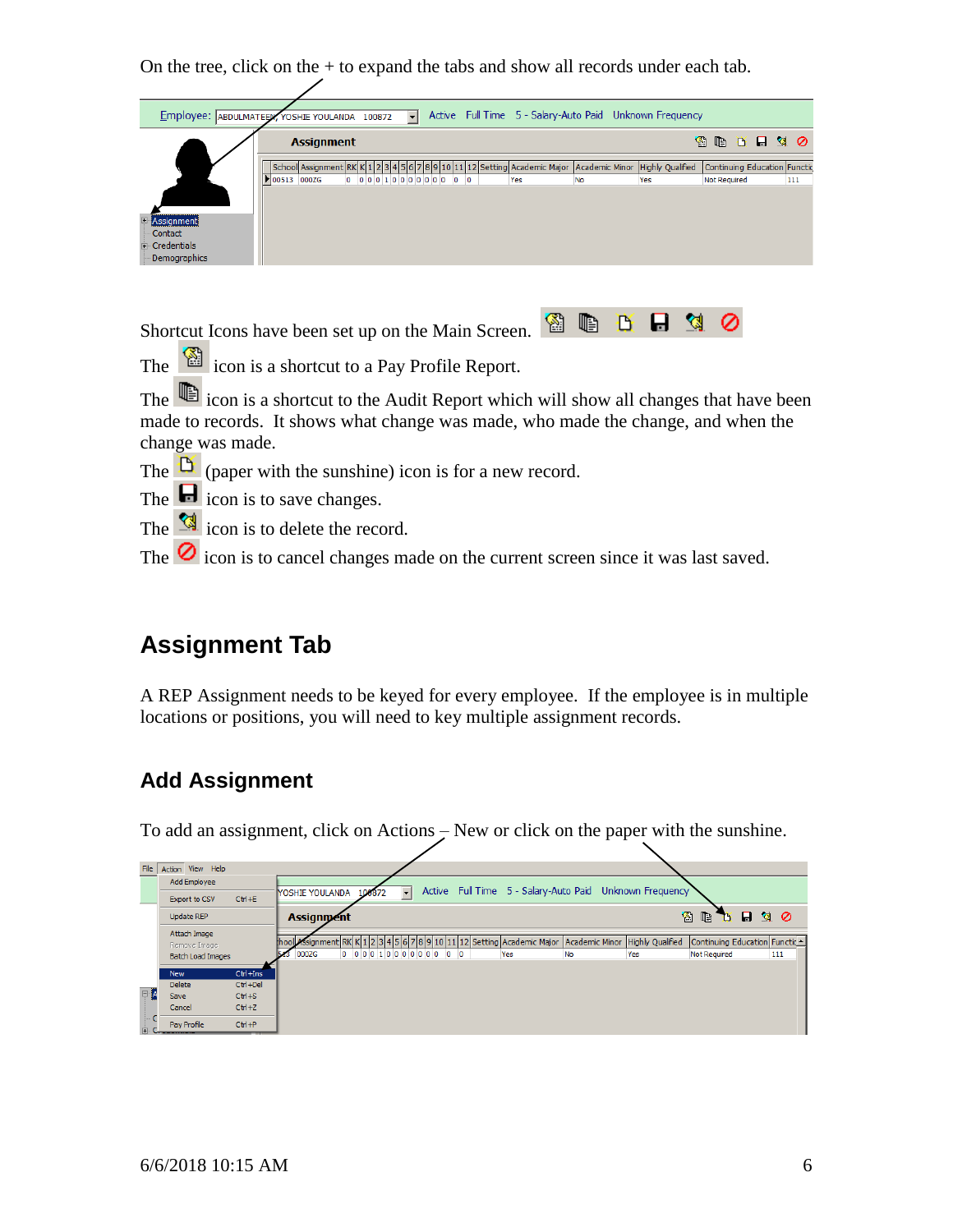A blank template will come up. Use the dropdowns to key in the assignment information.

| Employee: ABDULMATEEN, YOSHIE YOULANDA 100872                                                                                      |                                                                          | $\overline{\phantom{0}}$ | Active Full Time 5 - Salary-Auto Paid Unknown Frequency                                    |                                                                                  |              |                      |   |                |                          |  |
|------------------------------------------------------------------------------------------------------------------------------------|--------------------------------------------------------------------------|--------------------------|--------------------------------------------------------------------------------------------|----------------------------------------------------------------------------------|--------------|----------------------|---|----------------|--------------------------|--|
|                                                                                                                                    | <b>Assignment</b>                                                        |                          |                                                                                            |                                                                                  |              |                      |   | <b>BRPDESO</b> |                          |  |
| <b>E</b> Assignment<br>Douglas Elementary 3-<br>Contact                                                                            | School Assignment<br>School: Douglas Elementary 3-4 Campus               |                          | $\nabla$ Show All<br>$\overline{\phantom{a}}$                                              | Assignment Code: 000ZG - General EL K-5 all, K-8 Self-Cor -                      |              |                      |   |                |                          |  |
| F Credentials<br>Demographics<br>F-Education<br>Employee Life Cycle<br>Evaluation<br>Extra<br><b>F</b> GL Allocation<br>E-Pay Item | Grade Level OR Educational Setting<br>G GRADE<br><b>C SETTING</b>        |                          | RK K 1 2 3 4 5 6 7 8 9 10 11 12<br>Current Grade Assignment: □ □ □ □ □ □ □ □ □ □ □ □ □ □ □ |                                                                                  |              |                      |   |                |                          |  |
| Property<br>E Seniority<br>F Tax<br>E Wage                                                                                         | $\exists$ chool $\vdash$<br>Highly Qualified: Yes<br>Academic Major: Yes |                          | $\overline{\phantom{0}}$<br>$\overline{\phantom{a}}$                                       | Function: 111Elementary School<br>Pay (111 - 100%)<br>Distribution: (111 - 100%) |              |                      |   |                | $\overline{\phantom{0}}$ |  |
|                                                                                                                                    | Academic Minor: No<br>Admin Cont. Edu.: Not Required                     |                          | $\overline{\phantom{a}}$<br>$\overline{\phantom{a}}$                                       | Classes<br>Taught:<br><b>REP Hrly</b><br>Override<br>Rate:                       | $\mathbf{0}$ | FTE:<br>Hourly Rate: | 1 |                |                          |  |

#### <span id="page-6-0"></span>**Delete Assignment**

To delete an assignment, click on the row of the assignment in the tree you want to delete and then click on Actions – Delete or click on the delete icon.

| File     | Action View Help                                         |            |                                                                                                                                  |
|----------|----------------------------------------------------------|------------|----------------------------------------------------------------------------------------------------------------------------------|
|          | Add Employee                                             |            |                                                                                                                                  |
|          | <b>Export to CSV</b>                                     | $CtrI + E$ | Active Full Time 5 - Salary-Auto Paid Unknown Frequency<br><b>NOSHIE YOULANDA 100872</b><br>$\mathbf{r}$                         |
|          | <b>Update REP</b>                                        |            | - 0<br>8 Q<br><b>Assignment</b><br><b>n</b>                                                                                      |
|          | Attach Image<br>Remove Image<br><b>Batch Load Images</b> |            |                                                                                                                                  |
|          | <b>New</b>                                               | Ctrl+Ins   | School Assignment                                                                                                                |
|          | Delete                                                   | Ctrl+Del   | $\nabla$ Show All                                                                                                                |
| $\Box$ A | Save                                                     | $Ctr1 + S$ | Assignment Code: 000ZG - General EL K-5 all, K-8 Self-Cor -<br>School: Douglas Elementary 3-4 Campus<br>$\overline{\phantom{a}}$ |
|          | Cancel                                                   | $Ctr1+Z$   |                                                                                                                                  |
|          | Pay Profile                                              | $Ctrl + P$ |                                                                                                                                  |
|          |                                                          |            |                                                                                                                                  |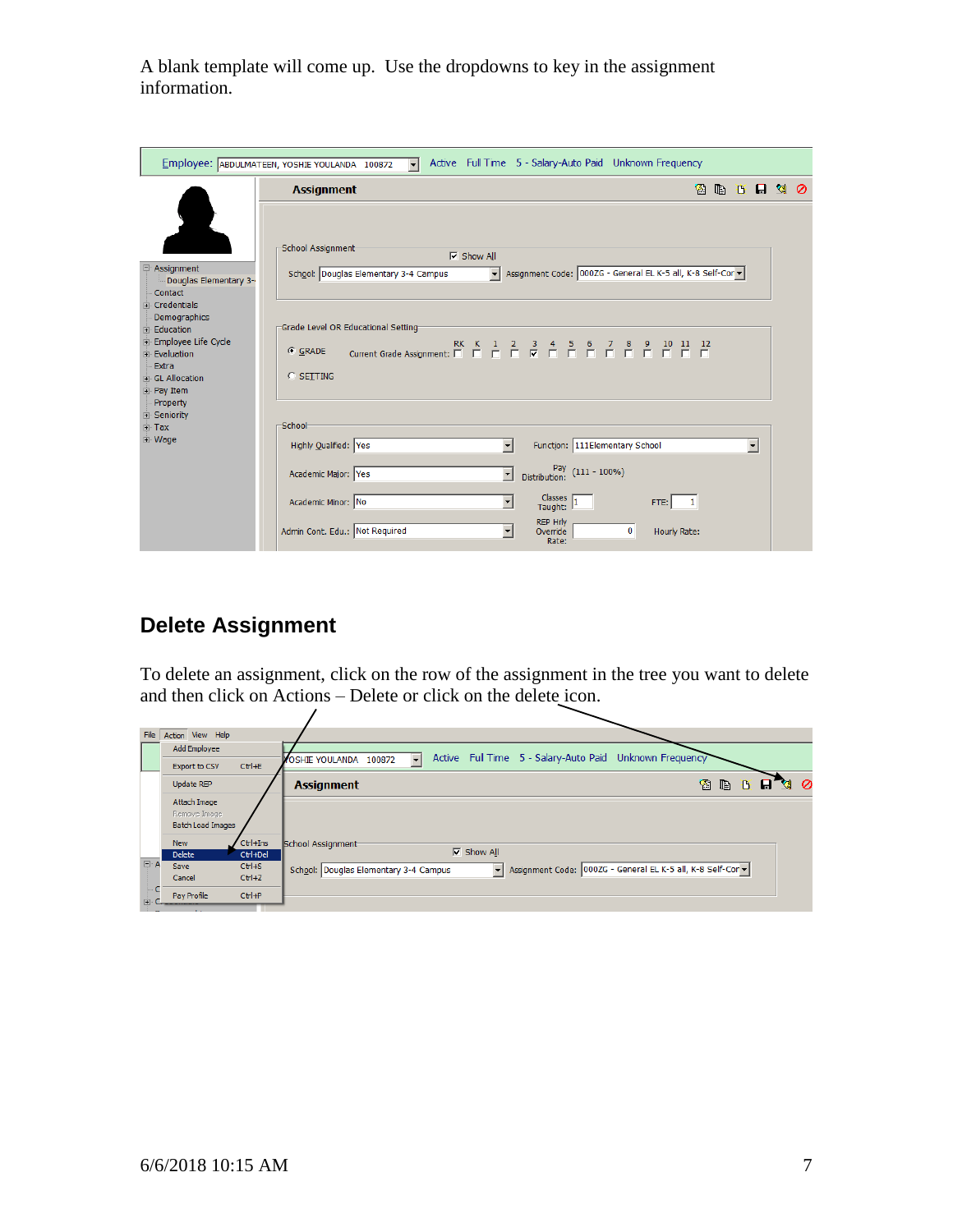## <span id="page-7-0"></span>**Credentials Tab**

The Credentials Tab shows the credential and endorsement information. If the employee has more than one credential, you will key multiple credential records.

#### <span id="page-7-1"></span>**Add Credentials**

To add a credential, from the credential tab, click on Actions – New or click on the paper with the sunshine.

| File |                    | Action View Help                                         |              |                               |                                                            |                          |    |                        |                                                         |               |  |  |
|------|--------------------|----------------------------------------------------------|--------------|-------------------------------|------------------------------------------------------------|--------------------------|----|------------------------|---------------------------------------------------------|---------------|--|--|
|      |                    | Add Employee                                             |              |                               |                                                            |                          |    |                        |                                                         |               |  |  |
|      |                    | Export to CSV                                            | $CtrI + E$   | <b>NOSHIE YOULANDA 100872</b> |                                                            |                          |    |                        | Active Full Time 5 - Salary-Auto Paid Unknown Frequency |               |  |  |
|      |                    | <b>Update REP</b>                                        |              | <b>Credentials</b>            |                                                            |                          |    |                        |                                                         | <b>SCKH30</b> |  |  |
|      |                    | Attach Image<br>Remove Image<br><b>Batch Load Images</b> |              | XRN600030901 04               | edentialNumber CertificateTypeCode DateIssued<br>5/20/2017 | DateExpired<br>6/30/2022 | Is | REPOverride SchoolCode |                                                         |               |  |  |
|      |                    | <b>New</b>                                               | $CtrI + Ins$ |                               |                                                            |                          |    |                        |                                                         |               |  |  |
|      |                    | <b>Delete</b>                                            | Ctrl+Del     |                               |                                                            |                          |    |                        |                                                         |               |  |  |
|      | $E$ <sup>-</sup> A | Save                                                     | $Ctrl + S$   |                               |                                                            |                          |    |                        |                                                         |               |  |  |
|      |                    | Cancel                                                   | $CtrI + Z$   |                               |                                                            |                          |    |                        |                                                         |               |  |  |
| Ė    |                    | Pay Profile                                              | $Ctrl + P$   |                               |                                                            |                          |    |                        |                                                         |               |  |  |

A blank template will come up. Use the dropdowns to key in the credential information: type, sponsoring institution, credential number, issued date, and expires date. To add endorsements, the credential information must be saved (click on save icon) first.

| If there is more than one credential for a person, multiple credentials can be added. |  |
|---------------------------------------------------------------------------------------|--|
|---------------------------------------------------------------------------------------|--|

|                                                         | Certificate, License, or Credential                        |
|---------------------------------------------------------|------------------------------------------------------------|
| Credential Type:<br>Sponsoring Institution:             | 03 ELEM PROVISIONL<br>02 Eastern Mich Univ                 |
| Credential Number: PF0000000456478<br>Issued: 2/26/2014 | Endorsements<br>$+ =$<br>Endorsement Grade Begin Grade End |
| Expires: 2/26/2020<br>REP Override                      |                                                            |
|                                                         |                                                            |

If there is more than one valid credential, the REP override must be checked off to manually identify which credential should be submitted to CEPI.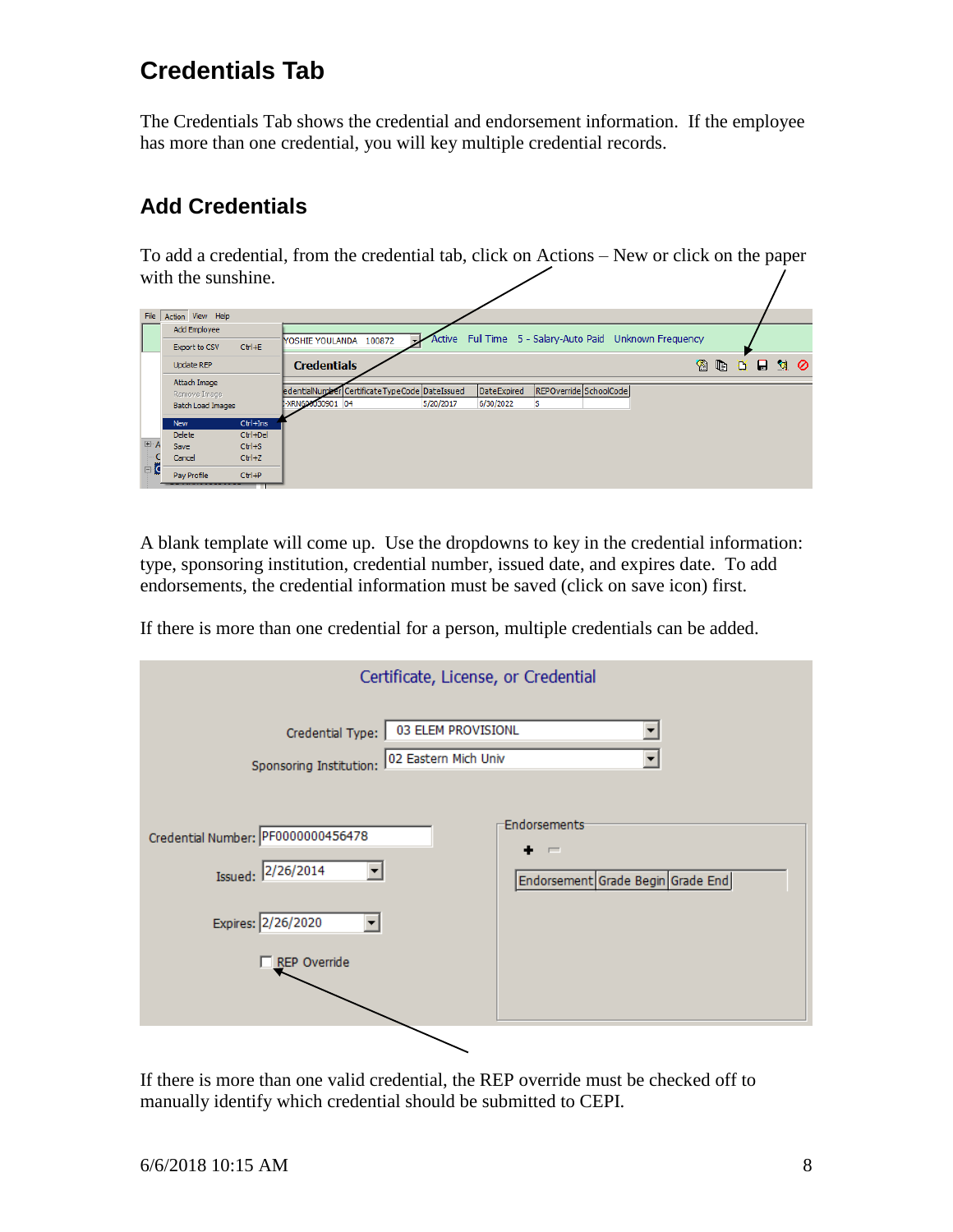To add the endorsement codes, click on the Add button and use the dropdowns to make the selections. The endorsement code is in three pieces: the alpha endorsement code from the certificate, the beginning grade level, and the ending grade level.

|           | Endorsements |                                 |        |  |
|-----------|--------------|---------------------------------|--------|--|
|           | D Add        |                                 | Remove |  |
|           |              | Endorsement GradeBegin GradeEnd |        |  |
| BA        |              | К                               | 05     |  |
| <b>BD</b> |              | 05                              | κ      |  |
|           |              |                                 |        |  |
|           |              |                                 |        |  |

To remove an endorsement, click on the endorsement to be removed and then click the Remove button.

#### <span id="page-8-0"></span>**Delete Credentials**

To delete a credential, click on the row of the credential you want to delete from the credential tab and then click on Actions – Delete or click on the delete icon.

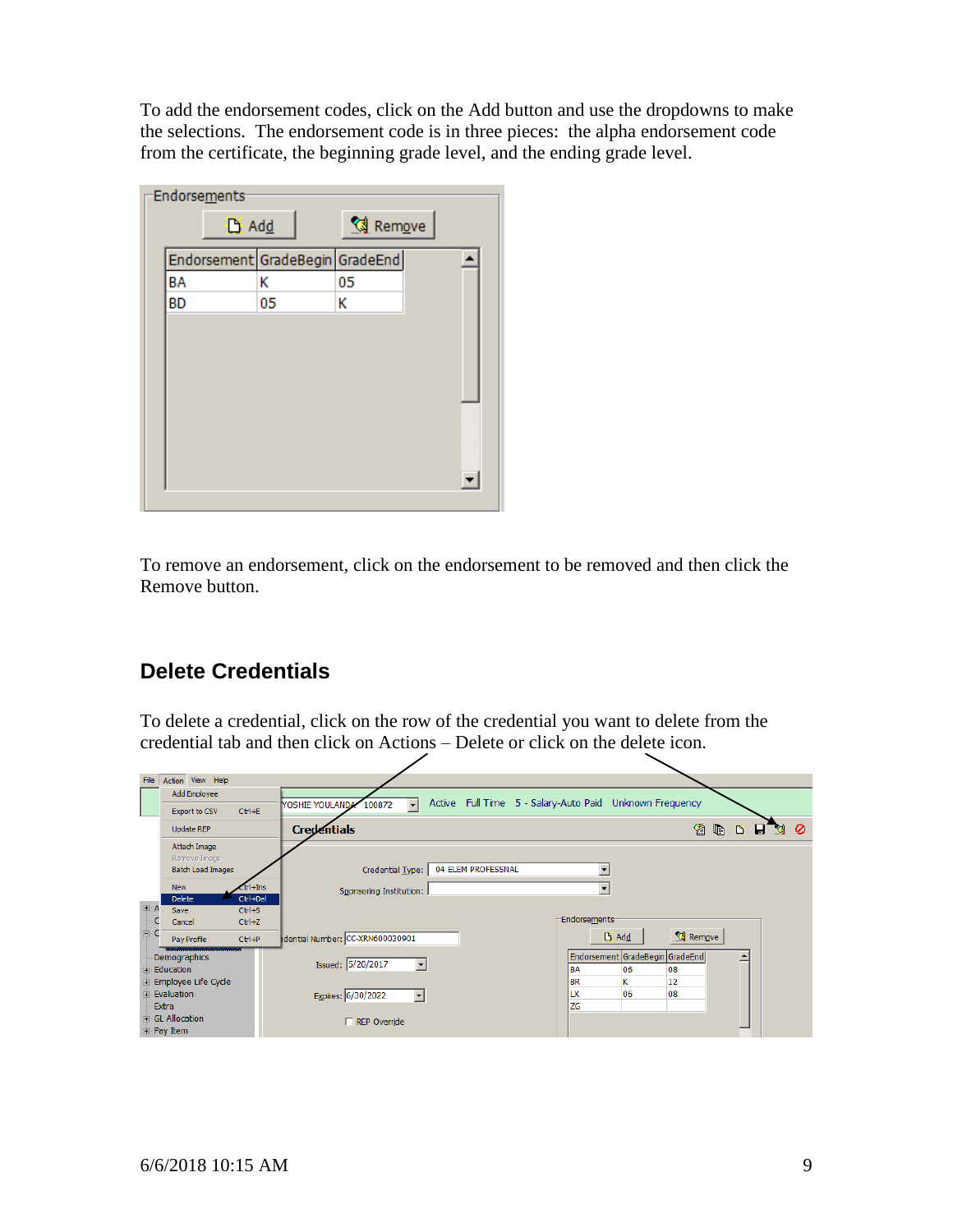## <span id="page-9-0"></span>**Demographics**

The Demographics Screen is separated into four tabs: the Payroll Tab, the HR Tab, The REP Tab, and the Retirement Tab. For REP, you will at least need the HR Tab and the REP Tab.

#### <span id="page-9-1"></span>**Payroll Tab**

The Payroll Tab includes name and address information that is keyed when adding an employee. Union, Pay Code, and HR Location changes are also keyed here.

|                                       | Active Full Time 5 - Salary-Auto Paid Unknown Frequency<br>$\overline{\phantom{a}}$<br>Employee: ABDULMATEEN, YOSHIE YOULANDA 100872 |  |  |
|---------------------------------------|--------------------------------------------------------------------------------------------------------------------------------------|--|--|
|                                       | <b>BRH30</b><br><b>Demographics</b><br>图                                                                                             |  |  |
|                                       | Retirement<br><b>REP</b><br>Payroll<br><b>HR</b>                                                                                     |  |  |
|                                       | Name                                                                                                                                 |  |  |
| <b>E</b> Assignment                   | Middle: YOULANDA<br>YOSHIE<br>ABDULMATEEN<br>Last:<br>First:                                                                         |  |  |
| Contact                               | $\blacktriangledown$<br>Title: Ms<br>Suffix:                                                                                         |  |  |
| F- Credentials                        |                                                                                                                                      |  |  |
| CC-XRN600030901                       | <b>Address</b>                                                                                                                       |  |  |
| <b>Demographics</b><br>Education<br>中 |                                                                                                                                      |  |  |
| Employee Life Cycle                   | Address 1: 12431 E LEBORD                                                                                                            |  |  |
| F-Evaluation                          | Address 2:                                                                                                                           |  |  |
| Extra<br>F GL Allocation              | Zip Code: 48226<br>State: Michigan<br>DETROIT<br>$\mathbf{r}$<br>City:                                                               |  |  |
| E-Pay Item                            |                                                                                                                                      |  |  |
| Property                              | Country: United States<br>$\blacktriangledown$                                                                                       |  |  |
| E-Seniority                           | noreply@resa.net<br>Work Email:                                                                                                      |  |  |
| <b>E</b> Tax                          |                                                                                                                                      |  |  |
| E Wage                                | Payroll                                                                                                                              |  |  |
|                                       | Check Location:<br>Union:<br>$\overline{\phantom{a}}$                                                                                |  |  |
|                                       | Pay Code: Salary-Auto Paid<br>$\overline{\phantom{a}}$<br>HR Location:                                                               |  |  |
|                                       | $\overline{\phantom{a}}$<br>Professional<br>(None)<br>Workers Comp:<br>Department:                                                   |  |  |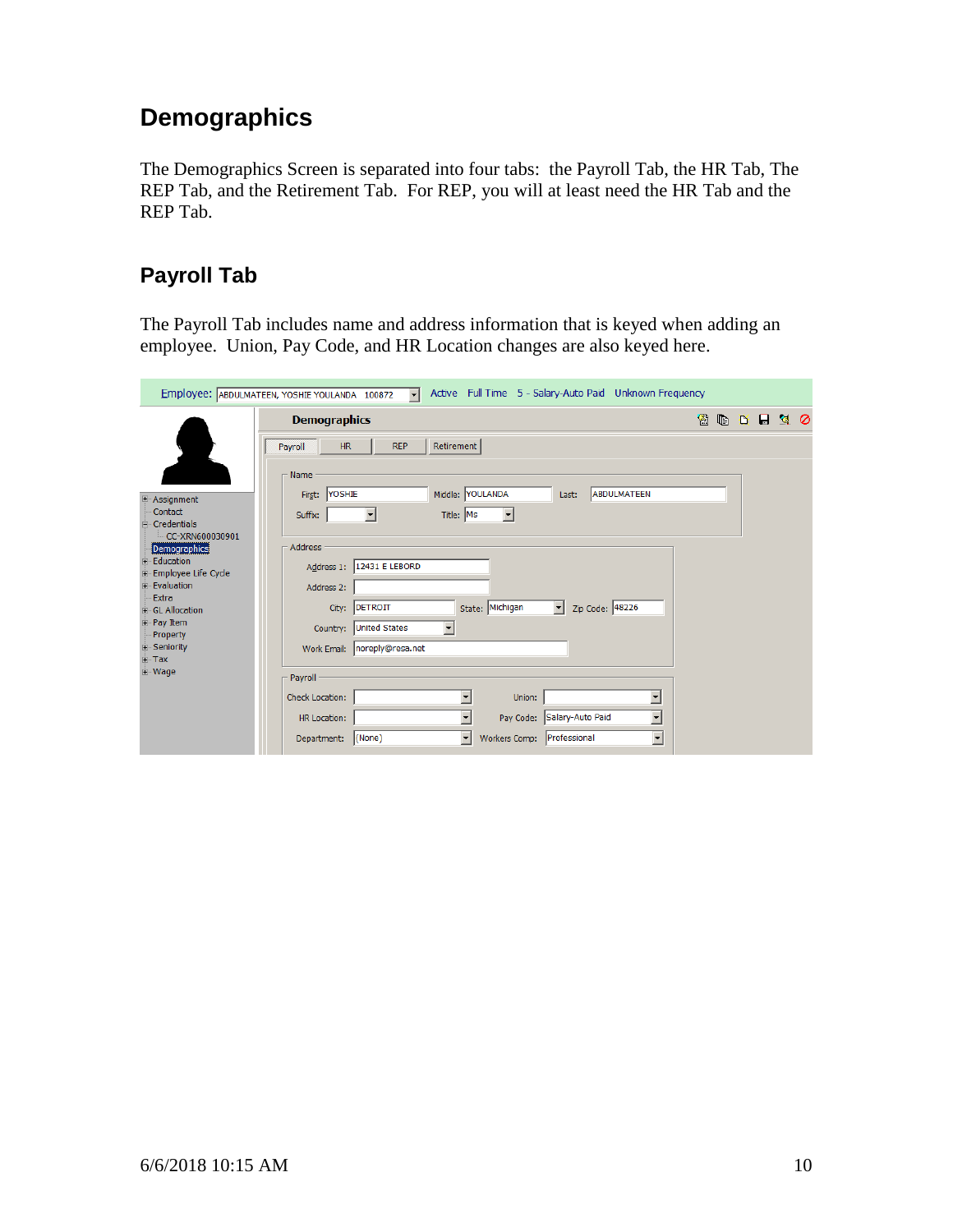#### <span id="page-10-0"></span>**HR Tab**

The ethnicity information can be updated from the HR Tab. Using the dropdown, yes or no must be selected for Hispanic. One or more of the boxes can then be checked off below.

If you have the Special Permission in Security to Access the Social Security Number, it will be visible on the HR Tab.

| <b>Demographics</b>                                                                             |                                                                                          |                                                                                                                                        | ▧ |  | <b>BBB90</b> |  |
|-------------------------------------------------------------------------------------------------|------------------------------------------------------------------------------------------|----------------------------------------------------------------------------------------------------------------------------------------|---|--|--------------|--|
| Payroll                                                                                         | <b>REP</b><br><b>Retirement</b><br><b>HR</b>                                             |                                                                                                                                        |   |  |              |  |
| Personal (999-99-9999)<br>Gender:<br>Birth Date:<br>Marital Code:<br>Citizenship:<br>State PIC: | Female<br>1/1/1973<br>Married<br>United States<br>$\overline{\phantom{0}}$<br>0000062546 | Ethnicity<br>Hispanic: No<br>□ American Indian / Alaskan<br>□ Asian American<br>$\Box$ Black<br>F Hawaiian / Pacific<br>$\nabla$ White |   |  |              |  |
| <b>Miscellaneous</b><br>Control 3:<br>Control 4:<br>Control 5:<br>Supervised By:                | (None)<br>(None)<br>(None)<br>(None)                                                     | Supervisory Position<br>$C$ No<br>$C$ Yes<br>Fingerprint<br>$C$ No<br>$C$ Yes                                                          |   |  |              |  |

#### <span id="page-10-1"></span>**REP Tab**

The REP Miscellaneous Tab includes REP specific information.

| <b>Demographics</b>                |                                                                           | 囹 |  | <b>GPH40</b> |  |
|------------------------------------|---------------------------------------------------------------------------|---|--|--------------|--|
| Payroll<br><b>HR</b><br><b>REP</b> | Retirement                                                                |   |  |              |  |
| <b>REP</b>                         |                                                                           |   |  |              |  |
| Personnel Type:                    | I=Instruction (Tchr)                                                      |   |  |              |  |
| REP Employment Status:             | 99 - Returning employee, new (non-instruct) employee, subst or contractor |   |  |              |  |
| REP Funded Position Status:        | 9 - Filled position, regular                                              |   |  |              |  |
|                                    |                                                                           |   |  |              |  |
| -Miscellaneous-                    |                                                                           |   |  |              |  |
| Title I / Title II:                | <b>000 NONE</b>                                                           |   |  |              |  |
| Highest Education Level:           | 05 - Specialist's Degree                                                  |   |  |              |  |
|                                    |                                                                           |   |  |              |  |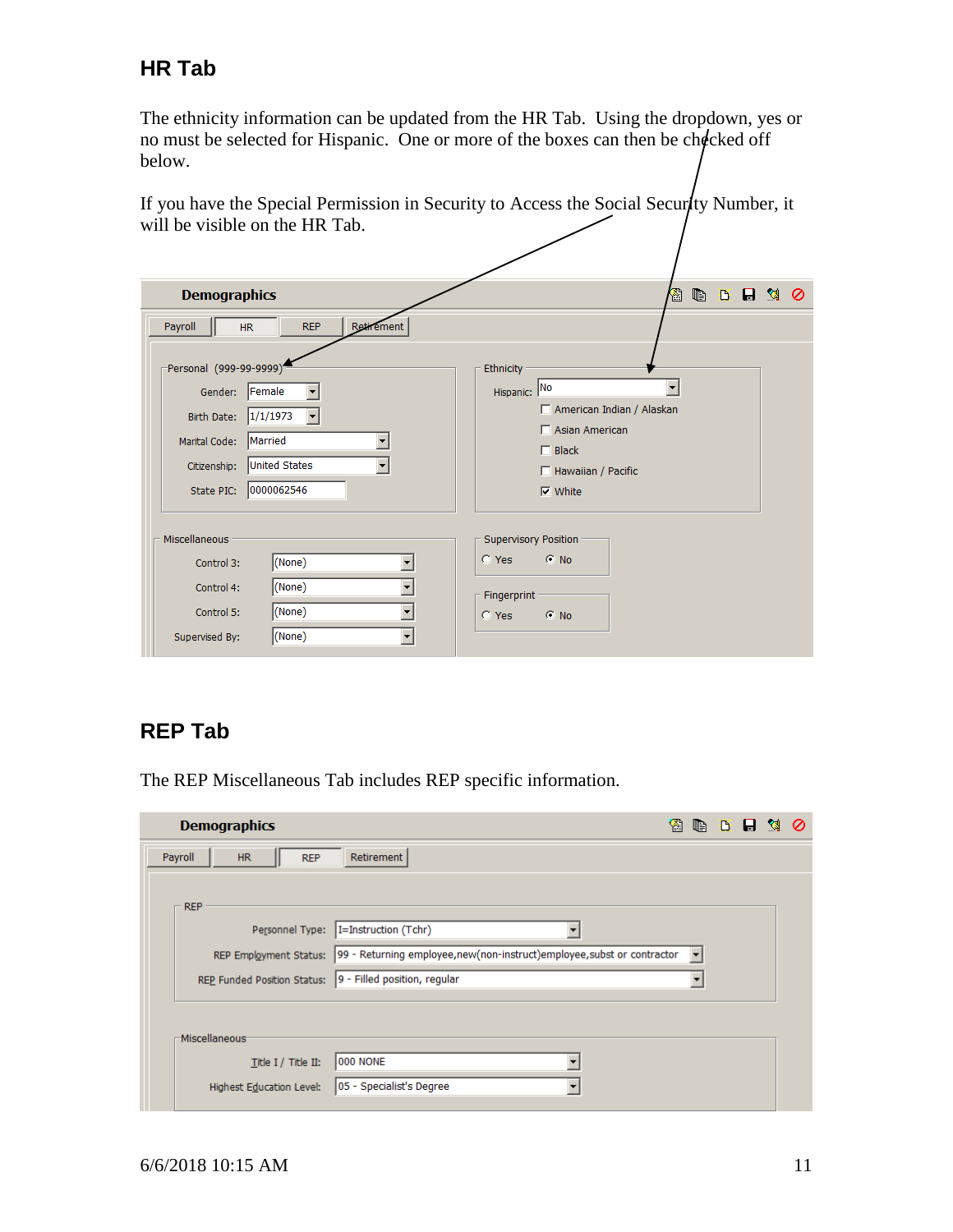#### **Personnel Type**

The Personnel Type identifies the type of employee. This field must be populated for the employee to pull into the State REP Module. Select the type from the dropdown and click on the save icon.

| A=Administration         |   |
|--------------------------|---|
| I=Instruction (Tchr)     | I |
| $N = Non$ Instruct >= .5 | Ν |
| P=Parapro Aide Assis     | P |
| S=Substitute Teacher     | s |
| $X = Non$ Instruct < .5  | x |
| Y=Sustit Para/Aide       |   |

Note: If no Personnel Type is selected and saved, the REP Employment Status and the REP Funded Position Status dropdowns will not be available.

#### **REP Employment Status**

For new teachers in the first three years of teaching will be either a 97 (new to teaching, not new to district) or a 98 (new to teaching). All other active employees will be a 99. Terminated employees will show an 18 and retired employees will show a 19.

| 18 - Other                            | 18 |
|---------------------------------------|----|
| 19 - Retired (position will be fil 19 |    |
| 97 - New to teaching, not new 97      |    |
| 98 - New teacher                      | 98 |
| 99 - Returning employee, new(199      |    |

#### **REP Funded Position Status**

The REP Funded Position Status was previously in the SMART REP Module only. Use the dropdown to select the appropriate status.

- 1 Vacant, funded, open position, no one assigned
- 2 Vacant, funded, open position, outside contractor assigned
- 3 Funded, employee on loan or leave, no one assigned
- 4 Funded, employee on loan or leave, filled by temp. employee
- 5 Vacant, funded, open position, filled by temporary employee
- 6 Funded, emp on loan or leave, outside cont, pos temp contrac
- 7 Contracted services provider, non-instructional staff
- 9 Filled position, regular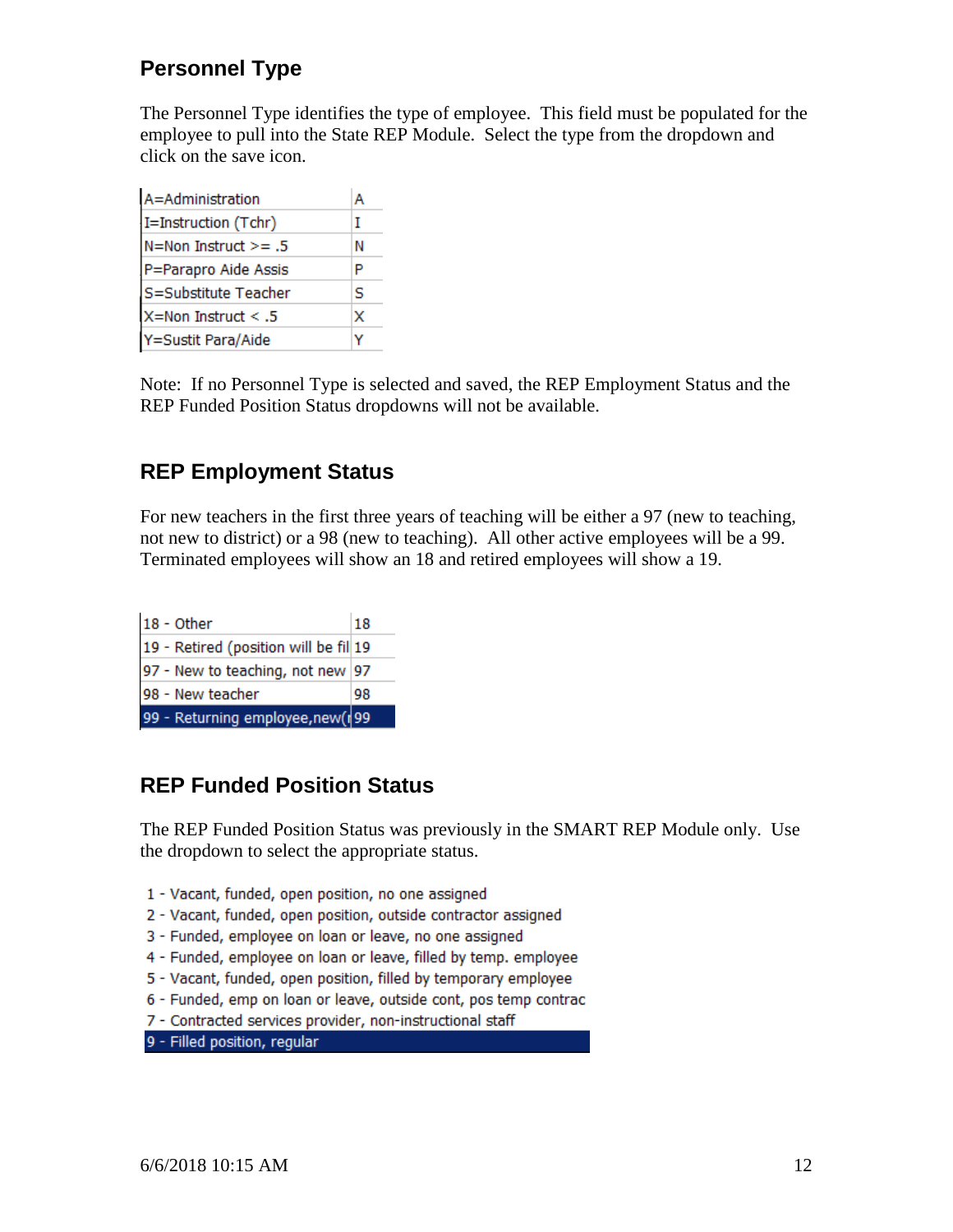## <span id="page-12-0"></span>**Evaluation Tab**

The Evaluation Tab shows the Evaluation (Educator Effectiveness) information which is due on the June REP Submission (EOY). Evaluations can be loaded (pre-loaded) by RESA from an Excel spreadsheet.

# <span id="page-12-1"></span>**Add Evaluation**

To add an evaluation record, click on Actions – New or click on the paper with the sunshine.

| File        | Action View Help         |              |                                                                                       |
|-------------|--------------------------|--------------|---------------------------------------------------------------------------------------|
|             | Add Employee             |              |                                                                                       |
|             | Export to CSV            | $CtrI + E$   | Active Full Time 5 - Salary-Auto Paid Unknown Frequency,<br>YOSHIE YOULANDA<br>100872 |
|             | <b>Update REP</b>        |              | <b>BDBBSO</b><br><b>Evaluation</b>                                                    |
|             | Attach Image             |              |                                                                                       |
|             | Remove Image             |              |                                                                                       |
|             | <b>Batch Load Images</b> |              |                                                                                       |
|             | <b>New</b>               | $CtrI + Ins$ |                                                                                       |
|             | <b>Delete</b>            | Ctrl+Del     |                                                                                       |
| $\boxdot$ A | Save                     | $CtrI + S$   | Evaluation Type: ANNUAL EVALUATION<br>$\blacktriangledown$                            |
|             | Cancel                   | $CtrI+Z$     |                                                                                       |
| $E - C$     | Pay Profile              | $Ctr1 + P$   | Evaluator:<br>▼                                                                       |
|             | Education                |              |                                                                                       |
|             | E- Employee Life Cycle   |              |                                                                                       |
|             | Evaluation               |              | REP Rating: 02 Effective<br>▼                                                         |
|             | 2018-06-30 - ANNUAL      |              |                                                                                       |
|             | 2017-06-30 - ANNUAL      |              | District Rating:<br>▼                                                                 |
|             |                          |              |                                                                                       |

A blank template will come up. Use the dropdowns to key in the Evaluation information. At a minimum, the fields below should be filled in.

| <b>Performance Evaluation</b>      |  |  |  |  |  |  |  |  |
|------------------------------------|--|--|--|--|--|--|--|--|
| Evaluation Type: ANNUAL EVALUATION |  |  |  |  |  |  |  |  |
| Evaluator:                         |  |  |  |  |  |  |  |  |
| REP Rating: 02 Effective           |  |  |  |  |  |  |  |  |
| District Rating:                   |  |  |  |  |  |  |  |  |
| Date Scheduled: 5/15/2015          |  |  |  |  |  |  |  |  |
| Date Distributed: 3/30/2015        |  |  |  |  |  |  |  |  |
| Date Expected:                     |  |  |  |  |  |  |  |  |
| Evaluation Date:                   |  |  |  |  |  |  |  |  |
| Distribution Location:             |  |  |  |  |  |  |  |  |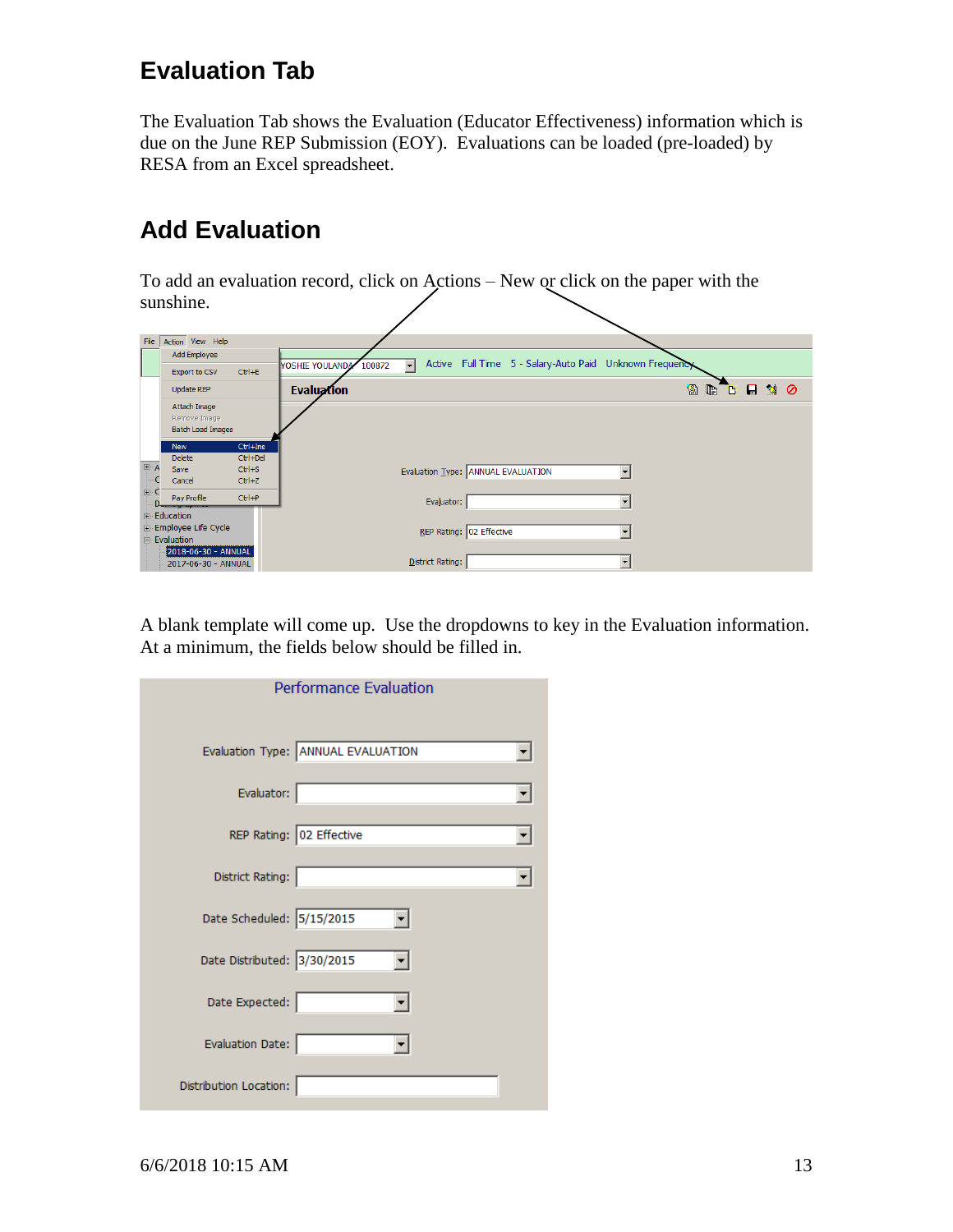#### <span id="page-13-0"></span>**Delete Evaluation**

To delete an evaluation record, click on the row of the emergency contact you want to delete and then click on Actions – Delete or click on the delete icon.

| File | Action View Help         |            |                        |                                    |                          |                                                         |                          |               |  |  |
|------|--------------------------|------------|------------------------|------------------------------------|--------------------------|---------------------------------------------------------|--------------------------|---------------|--|--|
|      | Add Employee             |            |                        |                                    |                          |                                                         |                          |               |  |  |
|      | Export to CSV            | $Ctr1 + E$ | YOSHIE YOULANDA 100872 | $\mathbf{r}$                       |                          | Active Full Time 5 - Salary-Auto Paid Unknown Frequency |                          |               |  |  |
|      | <b>Update REP</b>        |            | <b>Evaluation</b>      |                                    |                          |                                                         |                          | <b>SBBBCC</b> |  |  |
|      | Attach Image             |            |                        |                                    |                          |                                                         |                          |               |  |  |
|      | Remove Image             |            |                        |                                    |                          |                                                         |                          |               |  |  |
|      | <b>Batch Load Images</b> |            |                        |                                    |                          |                                                         |                          |               |  |  |
|      | <b>New</b>               | Ctrl+Ins   |                        |                                    |                          |                                                         |                          |               |  |  |
|      | Delete                   | Ctrl+Del   |                        |                                    |                          |                                                         |                          |               |  |  |
| E-A  | Save                     | $Ctr1 + S$ |                        | Evaluation Type: ANNUAL EVALUATION |                          |                                                         |                          |               |  |  |
|      | Cancel                   | $Ctr1+Z$   |                        |                                    |                          |                                                         |                          |               |  |  |
| E-C  | Pay Profile              | $Ctr  + P$ |                        | Evaluator:                         |                          |                                                         |                          |               |  |  |
|      | F Education              |            |                        |                                    |                          |                                                         |                          |               |  |  |
|      | Employee Life Cycle      |            |                        |                                    |                          |                                                         |                          |               |  |  |
|      | Evaluation               |            |                        |                                    | REP Rating: 02 Effective |                                                         | $\overline{\phantom{a}}$ |               |  |  |
|      | 2018-06-30 - ANNUAL      |            |                        |                                    |                          |                                                         |                          |               |  |  |
|      | 2017-06-30 - ANNUAL      |            |                        | District Rating:                   |                          |                                                         | $\overline{\phantom{a}}$ |               |  |  |
|      |                          |            |                        |                                    |                          |                                                         |                          |               |  |  |

## <span id="page-13-1"></span>**Update REP**

When you have made changes in Employee Information, the changes will automatically update overnight. If you need to see the changes in the Employee Analysis Module or the REP Module the same day (for example, when you are working on the REP submission), you can update the changes manually.

To update the changes manually, click on Action-Update REP. A message will be displayed when the update is complete. This can be done multiple times in the same day.